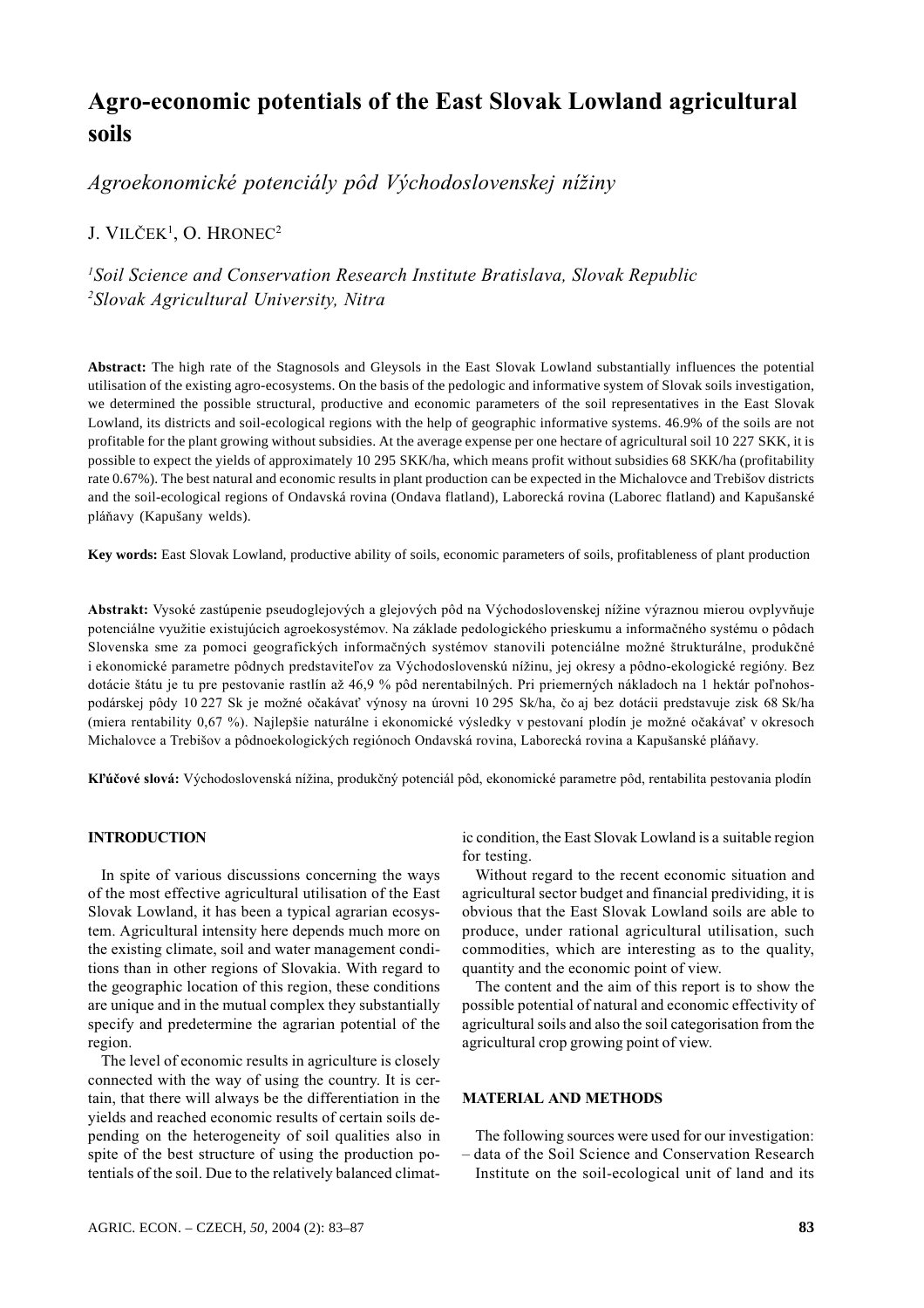point evaluation in one hundred point scale (Džatko  $2002$ :

- categorisation of the soil unit of land parameters (Linkeš. Pestún. Džatko 1996):
- data of the economic parameters of the soil-ecological unit of land in Slovakia (Vilček 1999).

Natural parameters were given on the basis of the final software for optimal organisation and using of the agricultural soils - PEDOPT 2000 (Vilček 1999). With the help of the geographic informative system ARC INFO, we differentiated and quantified, on the basis of the vector land evaluating maps in scale 1 : 5000, the potential rate of the vegetable production profitability as well as the chosen crops in the soils of Slovak areas. The soil parameters of the East Slovak Lowland were differentiated according to the former districts (Michalovce, Sobrance, Trebišov a Vranov nad Topľou – a part), and the main soil-ecological regions as well (Džatko 2002). The particular regions are as follows:

- 311 Medzilaborec welds and Latorica flatland
- 312 Ondava flatland
- 313 Laborec flatland and Kapušany welds
- 321 Malčice tabula and Pozdišovce back
- 322 Podvihorlat upland
- 323 Podslaná upland
- 4610 Zemplín hills

Besides these regions, there are marginally, especially in the districts of Vranov nad Topl'ou and Sobrance, included also the regions 457 – Slánske hills, 458 – Vihorlat hills and 4410 - Ondava highlands.

#### **RESULTS AND DISSCUSSION**

The East Slovak Lowland (ESL) represents the North-Eastern foreland of the Potiska lowland. It spreads at the area of 2 500 km<sup>2</sup>. The geomorphologic development of the region is reflected in spreading of the soil representatives, mostly in Fluvisoils and Hydromorphicsoils, as well as in the character of the soil-forming processes. They are mostly gley and pseudo-gley processes. Huge areas of the lowland are influenced by the high level of the ground water that conditioned the formation of the soil gleyisation and in some parts also formation of the salinized soils.

The soil is mostly used as agricultural soil (about 69% of the region), 68% of it represents arable land. Farmers grow there the thick-sown crops (37%), grain maize  $(10\%)$ , leguminous plants  $(5\%)$ , oil plants  $(10\%)$ , sugar beet  $(5\%)$ , annual fodder crops  $(8\%)$  and perennial fodder crops  $(12\%)$ . It is necessary to say that the recent use of agricultural soils is not in accordance with the productive potential of the region. Especially heavy, gley soils are often used as arable soils.

It can be seen in many authors' contributions that the ESL is not a homogeneous unit regarding the geomorphology and soil. Pedologic investigation confirmed the occurrence of several soil types and groups. Their area depends on the character of the main soil-forming processes, that is the character of transformation and migration of the substances and energy in the surface part of the earth crust and mutual influence of the soil-forming factors: climatic (precipitation amount, air temperature), biological (vegetation, animals, micro-organisms), geomorphologic and geological (substrates and parent materials of the soils). In accordance with the latest Morpho-genetic and Classification System of Slovak soils, we are able to define 9 groups, 17 types and many subtypes, varieties and forms of the soils in the given region. These soils are mutually different in their morphology and genesis and from the point of view of the farmers, also in their productive ability and economic efficiency. The way of using the soils is an important task as it mainly predetermines the production and economic potentials of the given region.

On the basis of a long-term investigation concerning the problem of ESL soils, using of the existing data on productive and economic parameters of the soil-ecological unit, it can be concluded that the soil is the component of the natural environment which differentiates and predetermines the way of using this country and its agro-economic prosperity. The vields potential of agricultural soils of the ESL is presented in Table 1. The first two categories within the topologic-productive categorisation of the Slovak soils (the most productive and the highly productive arable soils) are not represented in the given region. The highest share is represented by the so-called productive arable soil and typical for this region are the so-called alternate fields. Evaluating the potential of agricultural soils of the region, the best is the district Michalove  $-55$  points (in one hundred scale within Slovakia), followed by Trebi- $\text{Sov} - 54$  points, Vranov nad Topľou - 47 points and Sobrance  $-46$  points. From the point of view of soilecological regions, the best quality is in the region of

Table 1. Structure of yield potentials in East Slovak Lowland  $(96)$ 

| Typological-productivity categories of soils               | $\%$ a.l. |
|------------------------------------------------------------|-----------|
| Very productive arable soils                               | 11.3      |
| Productive arable soils                                    | 28.6      |
| Medium productive arable soils                             | 7.8       |
| Less productive arable soils                               | 6.1       |
| Low productive arable soils                                | 0.2       |
| Medium productive arable soils<br>and productive grassland | 21.8      |
| Less productive arable soils and productive<br>grassland   | 0.9       |
| Low productive arable soils and productive<br>grassland    | 3.5       |
| Productive grassland                                       | 0.4       |
| Less productive grassland                                  | 17.9      |
| Low productive grassland                                   | 0.7       |
| Territories unsuitable for agro-ecosystem                  | 0.8       |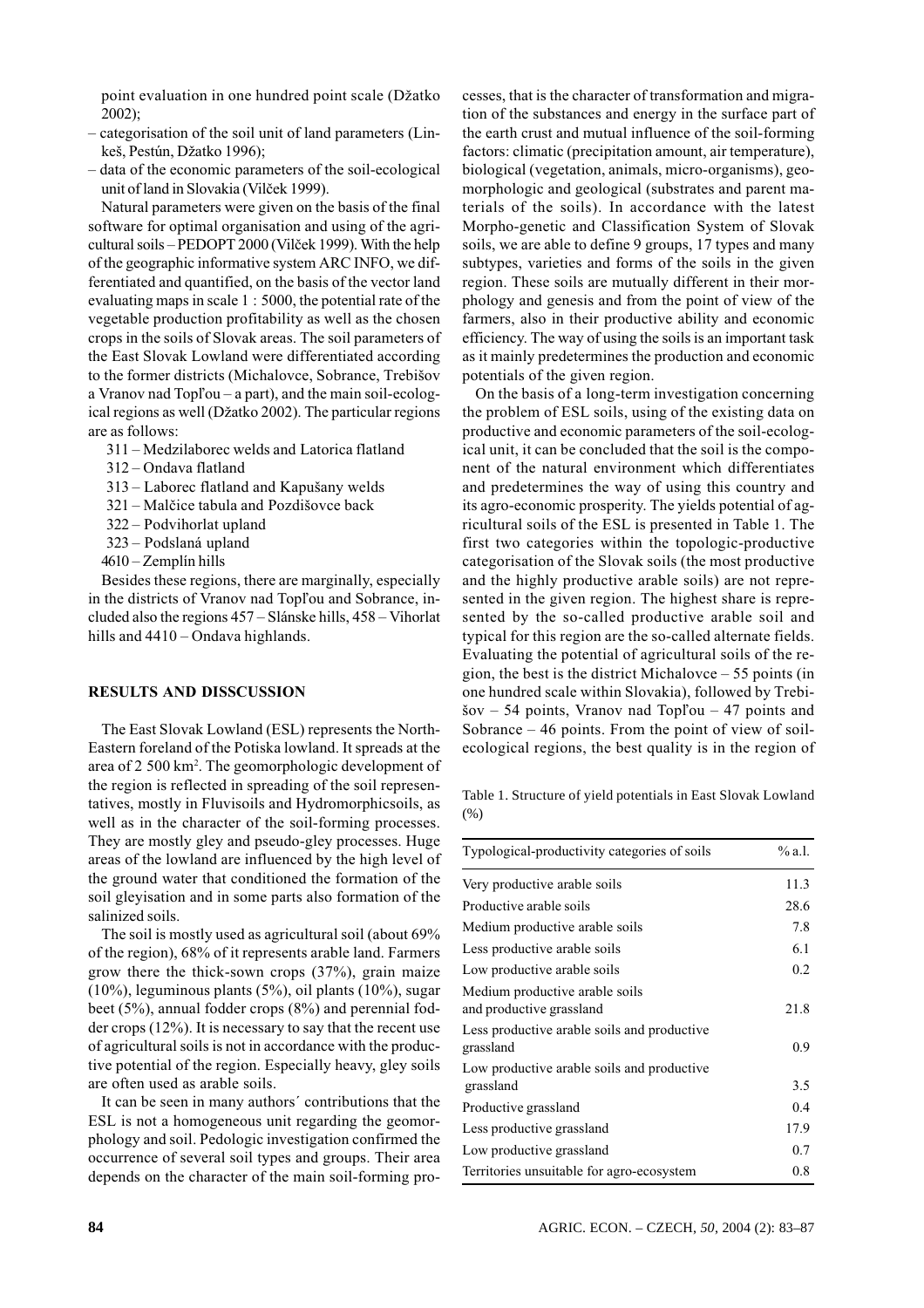the Laborec flatland and Kapušany welds - 59 points, while in the region Podvihorlat upland, it is only 44 points. This difference of the conditions is expressed in the gradual decrease of the carve suitable for the growing of the field crops. 52 points is the average amount for all ESL.

With regard to the structure and quality of these soils concerning the permit retaining of the existing yields potential of the agricultural soils, the following structure of its using seems to be suitable:

| Arable soils        |                                           | 65.8%   |
|---------------------|-------------------------------------------|---------|
|                     | including: thick-sown crop                | 43.8%   |
|                     | maize for grain                           | 5.7%    |
|                     | leguminous plants                         | $4.3\%$ |
|                     | sugar beet                                | 1.4%    |
|                     | potatoes                                  | 4.5%    |
|                     | oil plants                                | $5.7\%$ |
|                     | annual fodder crops                       | 11.1%   |
|                     | perennial fodder crops                    | 21.7%   |
|                     | Orchards, gardens, vineyards, hop-gardens | $6.1\%$ |
| Permanent grassland |                                           | 28.1%   |

Table 2. Potentials of natural production of ESL soils

|               | Production |                        |  |  |
|---------------|------------|------------------------|--|--|
| Crop          | t/ha       | ESL total (thousand t) |  |  |
| Winter wheat  | 5.13       | 200                    |  |  |
| Winter rye    | 4.13       | 11                     |  |  |
| Spring barley | 5.09       | 127                    |  |  |
| Maize         | 4.90       | 45                     |  |  |
| Peas          | 2.60       | 14                     |  |  |
| Sugar beet    | 36.0       | 80                     |  |  |
| Sunflower     | 2.78       | 9                      |  |  |
| Winter rape   | 2.46       | 13                     |  |  |

Yields potential of the East Slovakia Lowland (ESL), with regards to the existing soil-ecological conditions enables to reach suitable potentials of natural production at the recent technologies and manufacturing ways and also respecting the needs of the crop concerning the nutrition (Table 2).

It is obvious, that the heterogeneous crop-forming potential of the soils is reflected in the differentiation of economic parameters of vegetable production. The survey of the share of agricultural soils with regard to the potential economic profitability of growing crops is undoubtedly interesting. To compare, there are also the average values in Slovakia presented (Table 3).

It is shown, that while in Slovakia there are 36% of soils non-economic for winter wheat, it is only 2.3 % in the ESL. As to grain maize, this ratio is app. 60% to 48%, for sugar beet 61% to 40% and for winter rape 31% to 19%.

It can be concluded generally for all vegetable production, that without subsidies, 46.95% of the agricultural soils are uneconomic at the present economic rules, 14.0% are low profitable, 16.9% medium profitable and 22.2% highly profitable for crop growing in the East Slovak Lowland. In spite of the absence of very highly profitable soils (rate of profitability over 10%, the given parameters, in comparison to the similar categorisation for all Slovakia, include the East Slovak Lowland among the regions suitable for agriculture. It is documented by the potentially possible economic parameters, which can be reached there (Table 4). At the average expenses per hectare of the agricultural soil 10 227 SKK/ha, it is possible to expect yields approximately 10 295 SKK/ha, what represents profit without subsidies 68 SKK/ha (rate of profitability 0.67%).

Allocation of the soil representatives with their economic potential significantly influences the economics of the crop growing. While in the districts of Michalovce and Trebišov, there are Chernozems and Hapli-Gleyic Chernozems and a higher rate of Fluvisols found, in dis-

Table 3. The share of soils from the point of view of costs profitability of grown crops  $(\%)$ 

| Profitability category      | Winter wheat | Maize                    | Sugar beet | Winter rape | Potatoes                 | Crop production<br>total |
|-----------------------------|--------------|--------------------------|------------|-------------|--------------------------|--------------------------|
| East Slovak Lowland         |              |                          |            |             |                          |                          |
| Soil non-profitable         | 2.3          | 47.5                     | 39.5       | 19.2        | 77.2                     | 46.9                     |
| Soil low profitable         | 5.1          | 9.6                      | 11.6       | 41.3        | 7.5                      | 14.0                     |
| Soil medium profitable      | 47.8         | 20.7                     | 9.9        | 23.3        | 15.3                     | 16.9                     |
| Soil highly profitable      | 27.9         | 22.2                     | 39.1       | 16.2        | $\overline{\phantom{0}}$ | 22.2                     |
| Soil very highly profitable | 16.9         | $\overline{\phantom{0}}$ |            |             |                          | $\overline{\phantom{0}}$ |
| Slovak Republic             |              |                          |            |             |                          |                          |
| Soil non-profitable         | 36.3         | 59.5                     | 61.0       | 31.3        | 74.9                     | 54.4                     |
| Soil low profitable         | 15.8         | 3.1                      | 1.3        | 31.2        | 4.9                      | 13.9                     |
| Soil medium profitable      | 13.7         | 12.9                     | 3.4        | 17.3        | 6.1                      | 7.3                      |
| Soil highly profitable      | 21.4         | 15.4                     | 22.4       | 13.6        | 9.3                      | 10.6                     |
| Soil very highly profitable | 12.8         | 9.1                      | 11.9       | 6.6         | 4.8                      | 13.8                     |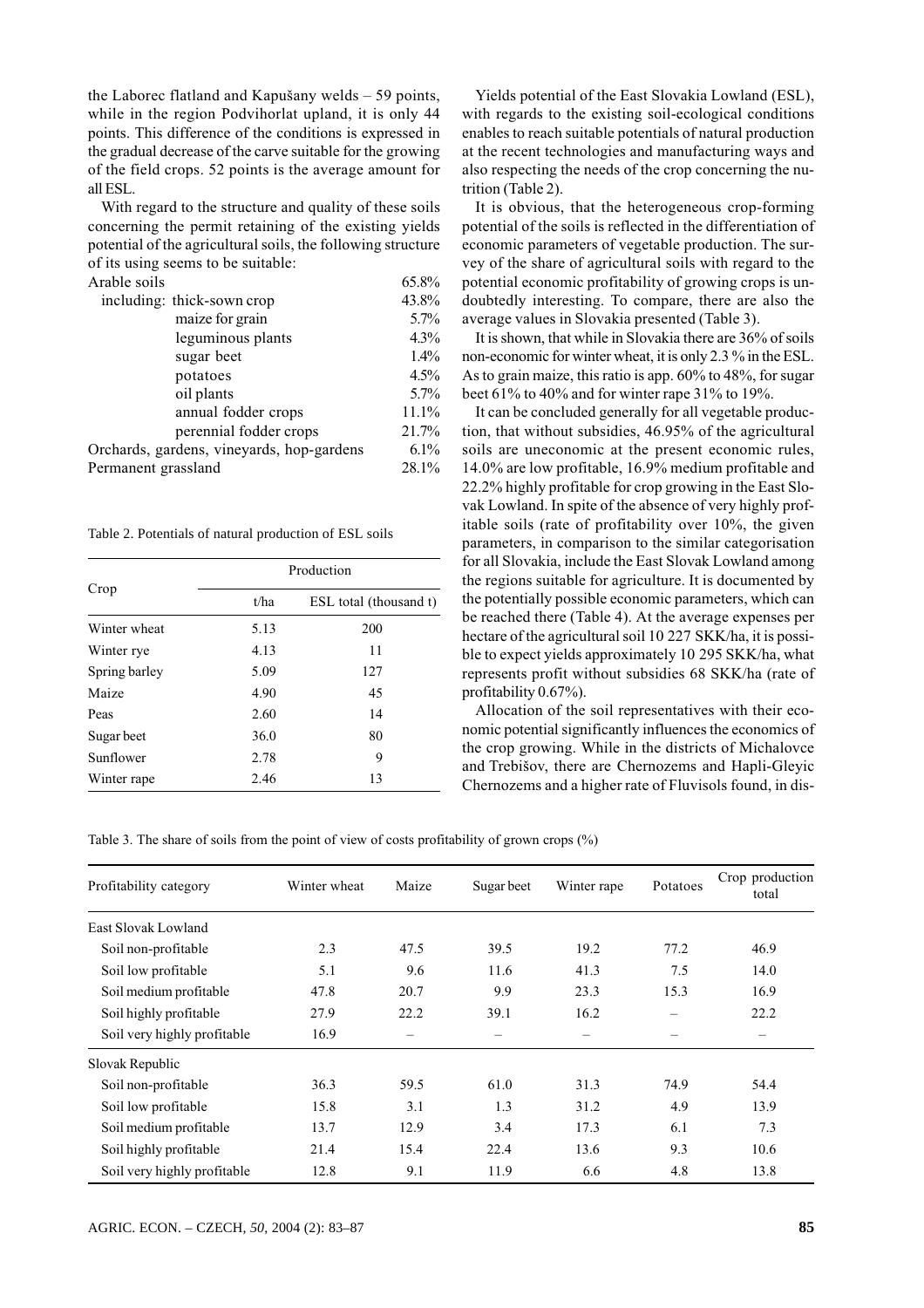tricts of Vranov nad Topľou and Sobrance, there dominateas to the granularity heavier Stangnosols, Gleysols, or Cambisols. The similar representation of the soils is also in the evaluated soil-ecological regions. For the Laborec flatland, Kapušany welds, Malčice tabula, Pozdišovce back and Ondavská flatland, there are typical Chernozems, Hapli-Gleyic Chernozems, Luvisols and Albic Luvisols. The typical soil types in the Podvihorlatska upland are Gleyic Fluvisols, Gleysols, Gleyic Luvisols, Stagnosols and Cambisols. This soil representation differentiates also the expected productive and economic results of plant production. Differentiation of the supposed economic parameters of the agricultural soils according to the districts and soil-ecological regions is given in more details in Tables 5 and 6.

The obtained data confirm that the production and economic potential of the agricultural soils in the East Slovak Lowland includes this region among the more productive agro-ecosystems. Utilisation of all given parameters depends mostly on human factor within the region and outside as well. It is necessary to be more attentive to recognising the soil ability for growing the

| Soil type               | Share<br>$(\%)$ | Costs<br>(SKK/ha) | Revenues<br>(SKK/ha) | Profit<br>(SKK/ha) | Profitability<br>rate $(\% )$ |
|-------------------------|-----------------|-------------------|----------------------|--------------------|-------------------------------|
| Chernozems              | 4.5             | 18 18 3           | 19624                | 1441               | 7.92                          |
| Hapli-Gleyic Chernozems | 0.5             | 18434             | 19936                | 1502               | 8.15                          |
| Mollic Gleysols         | 2.0             | 15 0 56           | 15842                | 786                | 5.22                          |
| Luvisols                | 6.0             | 12 3 65           | 13 3 12              | 947                | 7.66                          |
| Eutric Fluvisols        | 7.0             | 13 044            | 13 503               | 459                | 3.52                          |
| Gleyic Fluvisols        | 32.5            | 11 100            | 11 061               | $-39$              | $-0.35$                       |
| <b>Albic Luvisols</b>   | 2.8             | 9607              | 9685                 | 78                 | 0.81                          |
| Cambisols               | 10.5            | 6979              | 6706                 | $-273$             | $-3.91$                       |
| Stagnosols              | 17.6            | 8635              | 8475                 | $-160$             | $-1.85$                       |
| Regosols                | 2.5             | 9795              | 10285                | 490                | 5.00                          |
| Rendzic                 | 0.2             | 5 0 2 0           | 4631                 | $-389$             | $-7.75$                       |
| Gleysols                | 13.1            | 7337              | 6952                 | $-385$             | $-5.25$                       |
| Solonetz                | 0.2             | 3 0 6 4           | 2646                 | $-418$             | $-13.64$                      |
| Leptosols               | 0.5             | 1837              | 1530                 | $-307$             | $-16.71$                      |

Table 4. Real soil economical parameters of ESL

Table 5. Economic potentials of the soils according to the districts

| District    | Costs<br>(SKK/ha) | Revenues<br>(SKK/ha) | Profit<br>(SKK/ha) | Profitability<br>rate $(\% )$ |
|-------------|-------------------|----------------------|--------------------|-------------------------------|
| Michalovce  | 10 572            | 10 650               | 78                 | 0.73                          |
| Sobrance    | 8908              | 8 7 6 9              | $-139$             | $-1.56$                       |
| Trebišov    | 10 627            | 1 0791               | 164                | 1.55                          |
| Vranov n/T. | 9 3 3 1           | 9 2 8 5              | $-46$              | $-0.50$                       |

Table 6. Economic potentials of the soils according to soil-ecologic regions

| Region | Costs<br>(SKK/ha) | Revenues<br>(SKK/ha) | Profit<br>(SKK/ha) | Profitability<br>rate $(\% )$ |
|--------|-------------------|----------------------|--------------------|-------------------------------|
| 311    | 10420             | 10 547               | 127                | 1.22                          |
| 312    | 11 24 1           | 11469                | 227                | 2.02                          |
| 313    | 11213             | 11419                | 206                | 1.84                          |
| 321    | 11484             | 11763                | 279                | 2.43                          |
| 322    | 9 5 1 0           | 9442                 | $-68$              | $-0.71$                       |
| 323    | 10875             | 11 014               | 139                | 1.28                          |
| 4610   | 9973              | 10 0 36              | 63                 | 0.63                          |